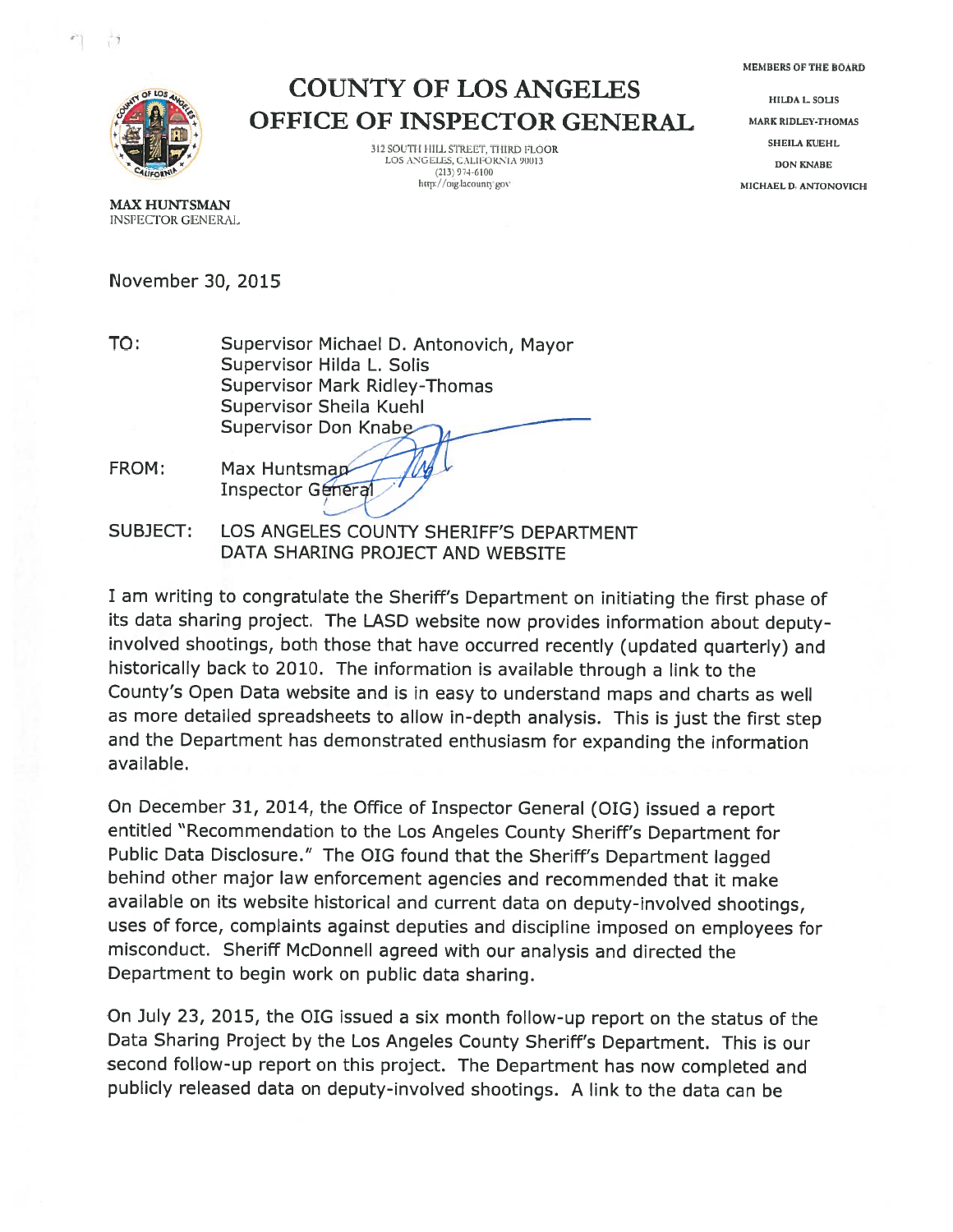found on the lasd.org website by clicking on the "Public Data Sharing" link. <sup>A</sup> direct link is also available on the Office of Inspector General website.

The LASD has announced that this is the first of four data categories set to be released. The remaining three categories are use of force, complaints against deputies and discipline imposed on Department employees for misconduct.

The data on shootings includes the following:

x\*).

- • Statistics for shooting incidents including: animal shootings, hit shootings (where someone is injured or killed), non-hit shootings, unintentional discharges, warning shots, and other shootings.
- Suspect information for hit and non-hit shootings including incident date and location, suspect age, race, mental health concerns, criminal history, wounded or deceased, on probation or parole, under the influence and substance name, the number of involved deputies, the weapon involved category and weapon involved description.
- Deputy details for hit and non-hit shootings including deputy gender, race, age, years of service, assigned unit, number of previous shootings, district attorney action, whether force and tactics were within Department policy and whether the deputy received training and/or discipline.
- Details regarding animal shootings include type of weapon used by deputy, gender, race, age of deputy, type of animal and breed. Unintentional discharge data includes weapon brand, model and caliber. Additional data is provided for warning shots and other shootings.

The information provided is detailed and thorough and is an excellent first step toward <sup>a</sup> healthy level of public disclosure. Nonetheless, we recommend some aspects of the effort be improved:

**Shooting Circumstances:** Information released to the public regarding use of deadly force by law enforcement agencies should also inform the concerned members of the community about the known facts surrounding <sup>a</sup> deputy-involved shooting. Currently, there is no summary of the facts of the deputy-involved shootings in the data released by the Department. We believe such summary information would better <sup>p</sup>lace the data provided in its proper context and would be in line with best practices as currently displayed by other law enforcement agencies engaged in data sharing. We recommend the Department provide <sup>a</sup> brief synopsis of all deputy-involved shootings as part of their data release.

On October 3, 2015, the Governor of California signed Assembly Bill <sup>71</sup> which will require <sup>a</sup> law enforcement agency to furnish the Department of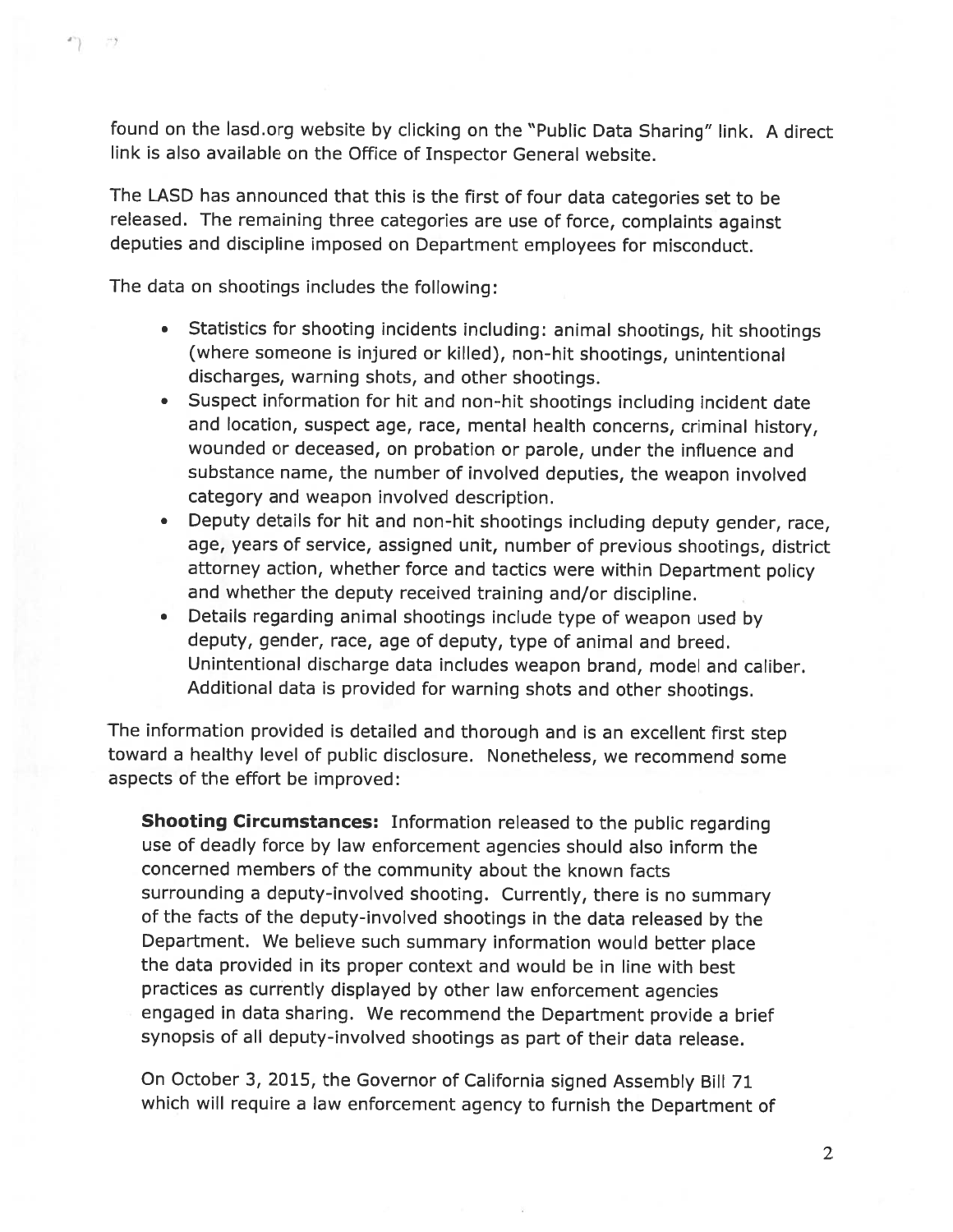Justice with information about every incident involving the shooting of <sup>a</sup> civilian by <sup>a</sup> peace officer, the shooting of <sup>a</sup> peace officer by <sup>a</sup> civilian, or any incident involving <sup>a</sup> use of force which results in great bodily injury to <sup>a</sup> civilian or <sup>a</sup> peace officer. The reporting requirements take effect on January 1, 2017. Agencies will be required to furnish information which is already found in the LASD's deputy-involved shooting data sets such as the gender, race and age of the involved parties. The statute's requirements will also include reporting the type of force used against the officer, the civilian, or both. In addition, agencies will also have to provide "a brief description regarding the circumstances surrounding the incident." Because the reporting mandates will take effect soon, the Department should start preparing and publishing this additional information.

r.

User Friendly Interface: It is important that when information is presented it is easily navigated and understood. In evaluating the "Public Data Sharing" web page, we have found some aspects of it confusing and overly complex. Some of this complexity is due to technical restraints, but some can be easily overcome. The page has dozens of hyperlinks to other pages and topics such as, "General Reference Material," "LASD Services," and "Crime and Arrest Information." We believe that the LASD can enhance the user experience by succinctly explaining the Department's use of force policies, its process for investigation of deputy involved shootings (perhaps with <sup>a</sup> flow chart), and presenting basic statistical information front and center in <sup>a</sup> visually clear manner on <sup>a</sup> page with far fewer elements.

Plain and Appropriate Language: The spreadsheet on the website uses <sup>a</sup> coding system to categorize the shooting, including whether the person was armed with a weapon. For example, "A-1" means that the person was armed with <sup>a</sup> firearm. The meaning of the codes is found on the last page of <sup>a</sup> document titled "Definitions & Terms." The codes and their grouping are at times confusing or misleading. For example, many shootings are grouped as "A: firearm," "B: weapon other than firearm," or "D: no firearm or other weapon involved in the incident." Under subcategories called "perception shootings," incidents where <sup>a</sup> deputy fired without seeing <sup>a</sup> weapon and no weapon was found are improperly included under category <sup>A</sup> or B. These "perception shootings" should be more appropriately placed in category D.

Plain and appropriate language will increase confidence in law enforcement and make analysis easier. Under the current codes, the